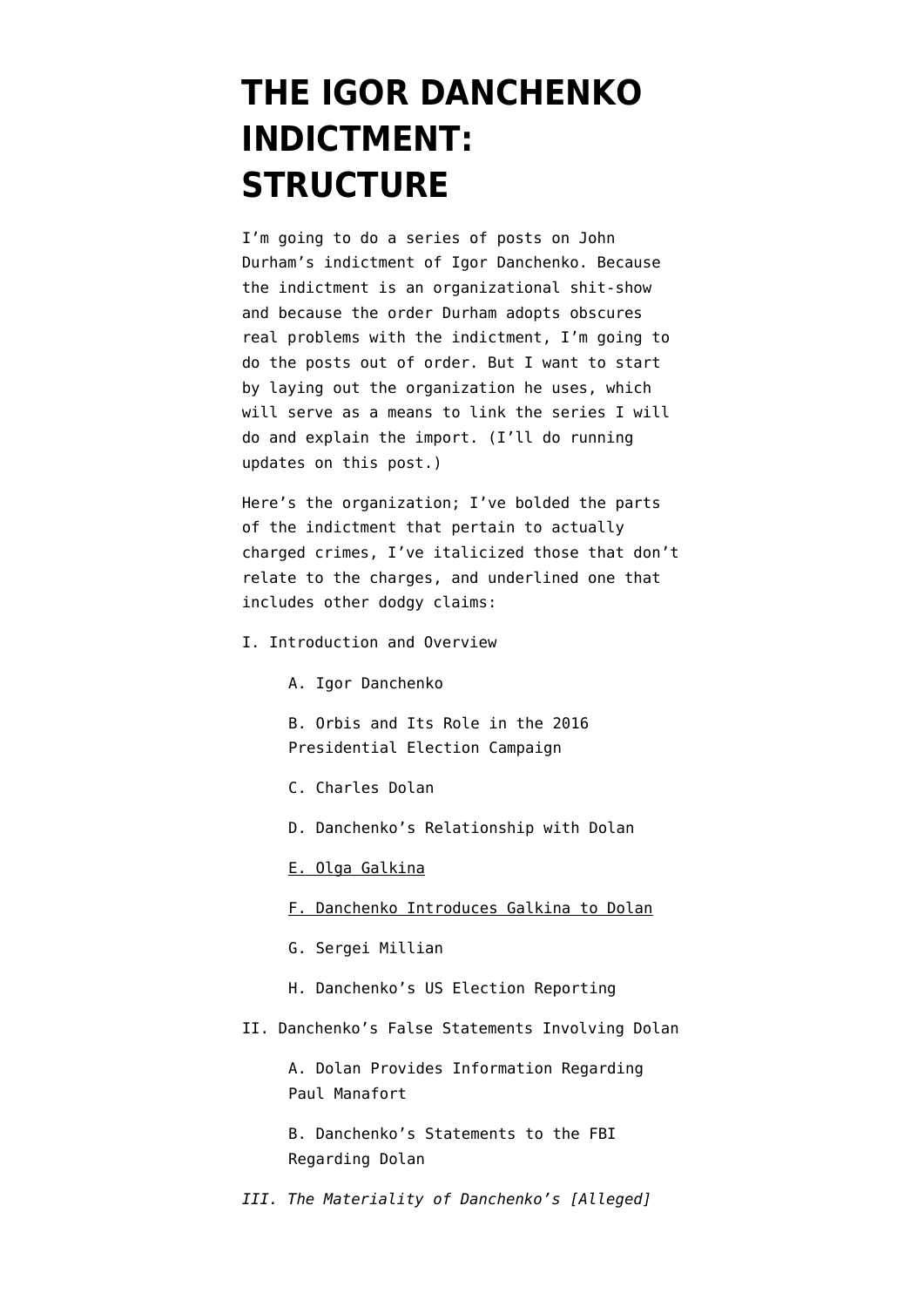```
A. Danchenko's Allegations Regarding
Salacious Sexual Activity
```
- 1. *Dolan and Organizer-1 Receive a Tour of the Ritz Presidential Suite*
- 2. *Danchenko's Statements to the FBI Regarding the Ritz*

*B. Danchenko's Allegations Regarding Russian Diplomat-1*

> 1. *Danchenko's Statements to the FBI Regarding Russian Diplomat-1*

*C. Danchenko's Allegation Regarding Russian Chief of Staff-1*

> 1. *Danchenko's Statements to the FBI Regarding Chief of Staff-1*

*[IV. Danchenko's False Statement Regarding](https://www.emptywheel.net/2021/11/08/yes-and-no-john-durham-claims-an-answer-about-intelligence-collection-covers-all-networking/) [Disclosure of His Relationship with Steele and](https://www.emptywheel.net/2021/11/08/yes-and-no-john-durham-claims-an-answer-about-intelligence-collection-covers-all-networking/) [Orbis](https://www.emptywheel.net/2021/11/08/yes-and-no-john-durham-claims-an-answer-about-intelligence-collection-covers-all-networking/)*

V. Danchenko's False Statements Regarding Allegations Sourced to Sergei Millian

> A. Danchenko's Alleged Phone Call with Millian

B. Danchenko's False Statement Regarding His Alleged Phone Call with Millian

VI. The Materiality of Danchenko's [Alleged] Lies Regarding Millian

## **Charges**

.0n or about June 15, 2017,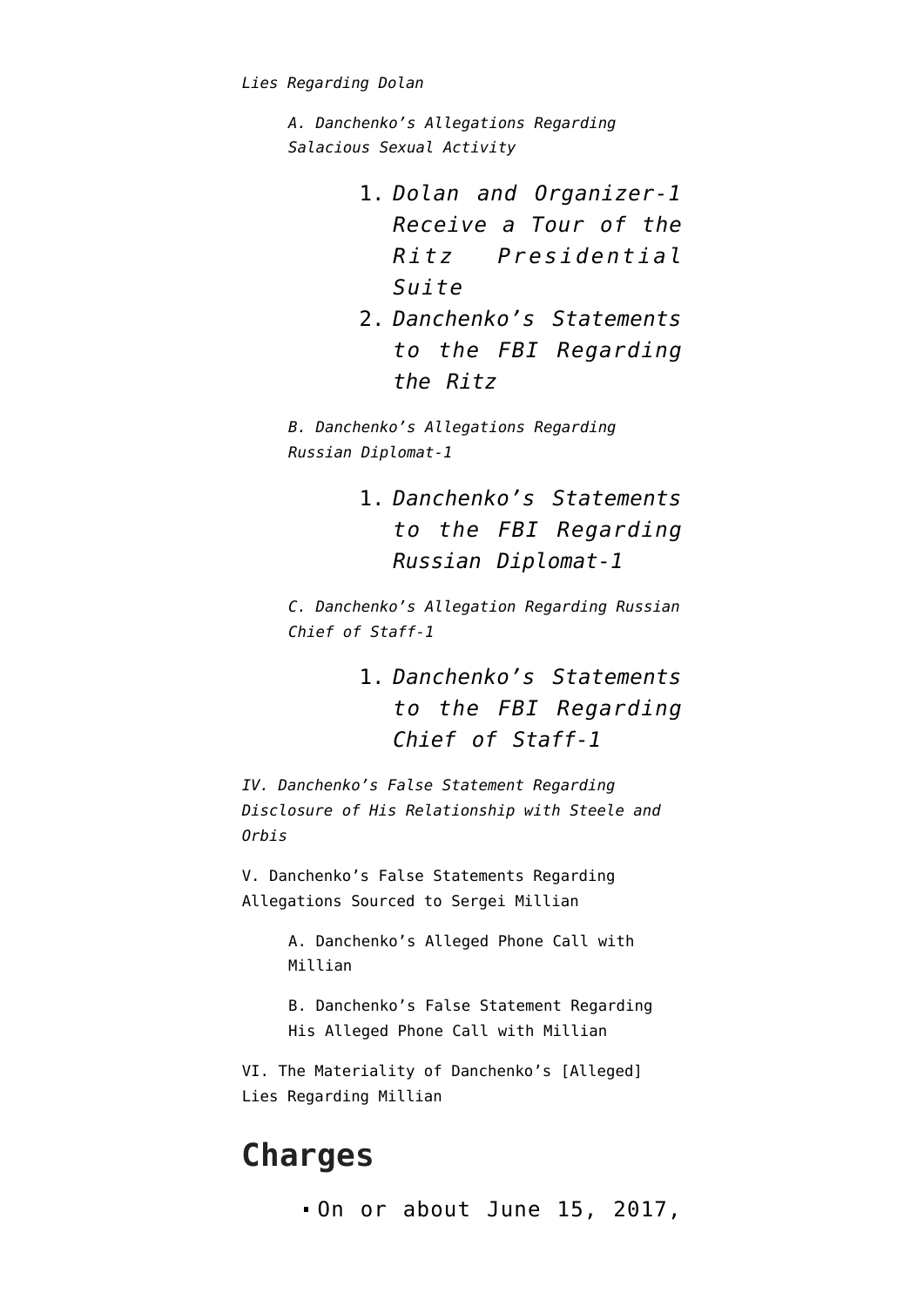Danchenko denied to agents of the FBI that he had spoken with Dolan about any material contained in the Company Reports, when in truth and in fact, Dolan was the source for an allegation contained in a Company Report dated August 22, 2016 and was otherwise involved in the events and information described in the reports. [my emphasis]

- On or about March 16, 2017, Danchenko stated to agents of the FBI that he received a late July 2016 telephone call from an individual who DANCHENKO believed was "probably" Chamber President-1, when in truth and in fact, and as the defendant well knew. Chamber President-1 never called DANCHENKO.
- On or about May 18, 2017, Danchenko stated to agents of the FBI that he "was under the impression" that a late July 2016 telephone call that he received was from Chamber President-1, when in truth and in fact, and as the defendant well knew. Chamber President-1 never called DANCHENKO.

On or about October 24,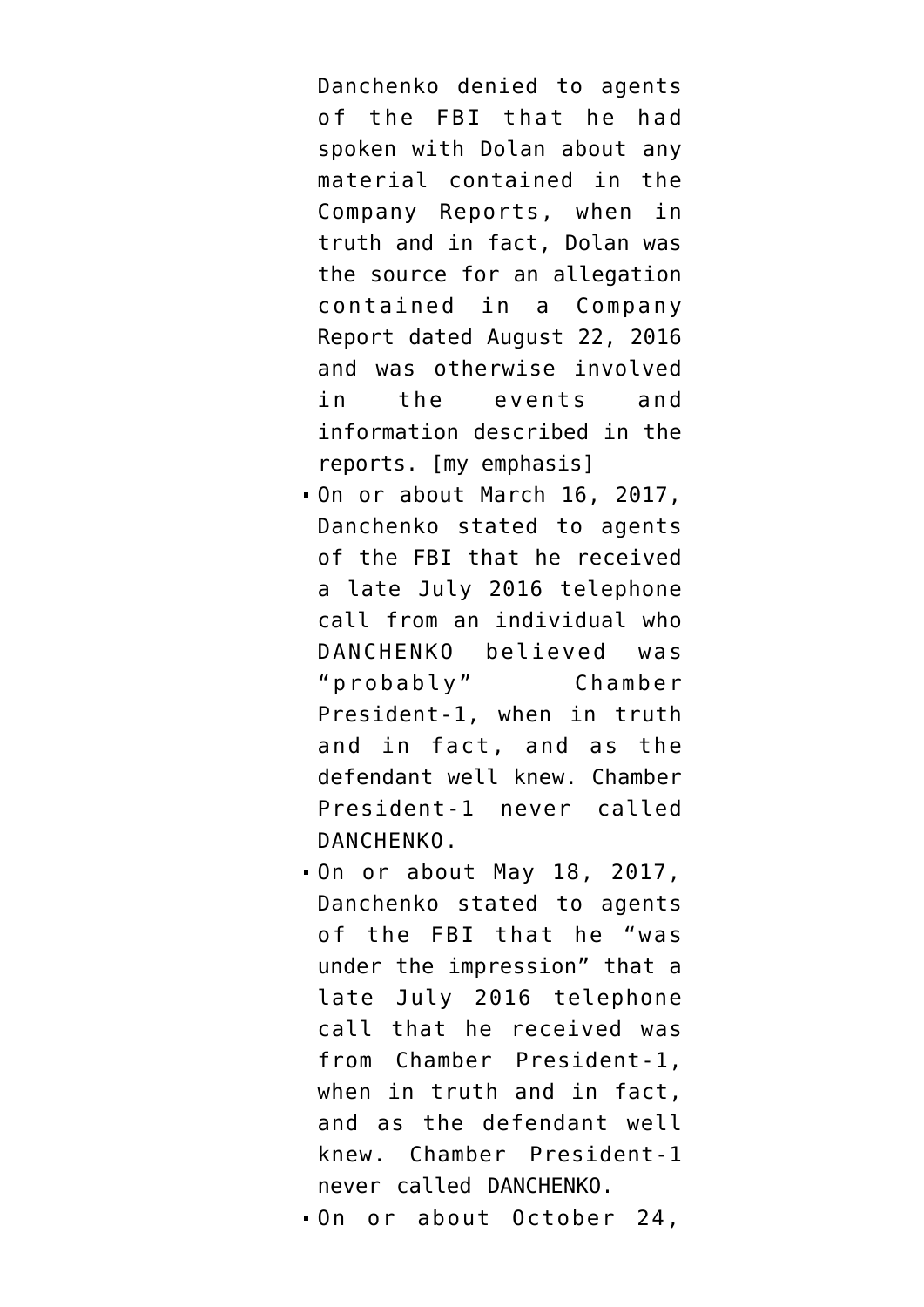2017, Danchenko stated to agents of the FBI that he believed that he spoke to Chamber President-1 on the telephone on more than one occasion, when in truth and in fact, and as the defendant well knew, DANCHENKO never spoke to Chamber President-1.

On or about November 16, 2017, Danchenko stated to agents of the FBI that he believed that he had spoken to Chamber President-1 on the telephone, when in truth and in fact, DANCHENKO never spoke to Chamber President-I.

The reason I'm starting by laying out this structure is to show that two entire sections of this indictment (both italicized), Section III (Materiality of Danchenko's alleged lies regarding Dolan) and Section IV (Danchenko's False Statement regarding disclosure of his relationship with Steele and Orbis), are not charged at all. When Durham did something analogous in the Michael Sussmann indictment, Sussmann accused him of improperly including 404b information in the indictment.

In this case, however, it's even worse. Section III insinuates that Dolan is the source for dossier allegations that Durham doesn't even try to prove. He introduces them by making a provably bullshit materiality claim. Worse still, the evidence Durham presents totally undermines those allegations. Nevertheless, having included those insinuations,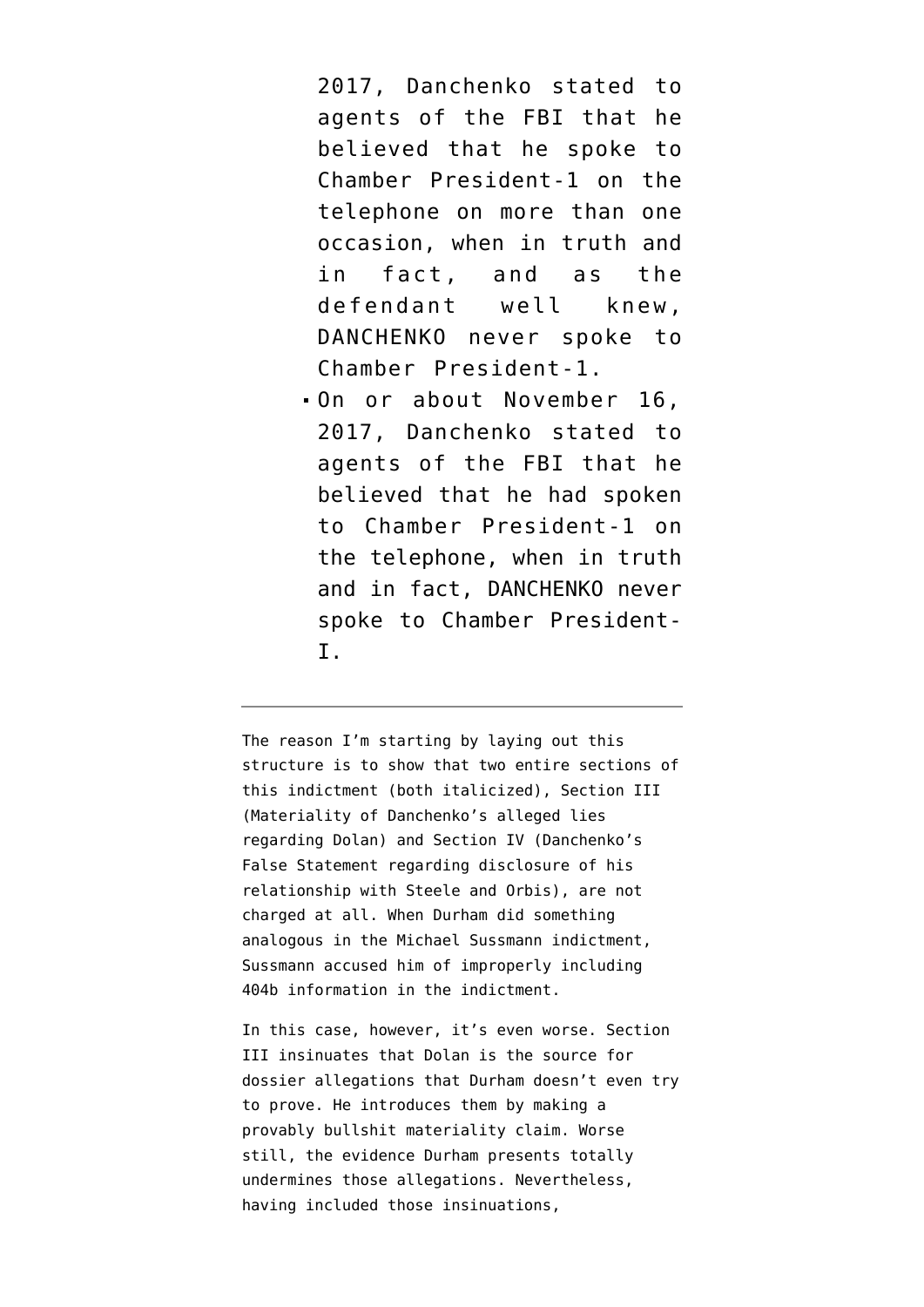[propagandists like Kim Strassel](https://www.wsj.com/articles/durham-and-the-clinton-dossier-trump-russia-collusion-justice-11636064837?st=10pz13xyaymj1my&reflink=desktopwebshare_twitter) and [purportedly](https://twitter.com/jonathanvswan/status/1456619895685267457) [serious reporters like Jonathan Swan](https://twitter.com/jonathanvswan/status/1456619895685267457) have treated those allegations as if they've actually been charged. So this section was a very successful way that Durham used credulous hacks to repeat claims he's not even trying to prove are true.

Section IV, as I will argue, is an outright misrepresentation, a claim that Danchenko lied about a topic when in fact Durham misrepresented the public record (which may be why it's not charged). On paper, this section mostly attempts to corroborate Charge 1, that Danchenko lied about what Dolan said. But it's more cynical both for the materiality claim Durham invents (that FBI couldn't have known that Russia was feeding disinformation to Danchenko and Steele) and because Durham treats Hillary Clinton, not Russia, as the hostile adversary to the US.

Finally, in the underlined section on Olga Galkina, Durham attempts to insinuate that Galkina and Dolan had some conspiracy going. This section is another uncharged allegation. It's made all the worse because all the available evidence (including that Galkina is credibly alleged to be the source for the most discredited claims in the dossier, that Michael Cohen was in Prague) suggests something more nefarious was going on. In this section, then, Durham runs interference for Russian intelligence.

The point of this structure is that Durham has used both the two italicized sections and the underlined one to make wild (and in some cases, provably false) insinuations without even intending to prove them.

## **Danchenko posts**

[The Igor Danchenko Indictment: Structure](https://www.emptywheel.net/2021/11/05/the-igor-danchenko-indictment-structure/) [John Durham May Have Made Igor Danchenko](https://www.emptywheel.net/2021/11/07/john-durham-may-have-made-igor-danchenko-aggrieved-under-fisa/) ["Aggrieved" Under FISA](https://www.emptywheel.net/2021/11/07/john-durham-may-have-made-igor-danchenko-aggrieved-under-fisa/) ["Yes and No:" John Durham Confuses Networking](https://www.emptywheel.net/2021/11/08/yes-and-no-john-durham-claims-an-answer-about-intelligence-collection-covers-all-networking/)